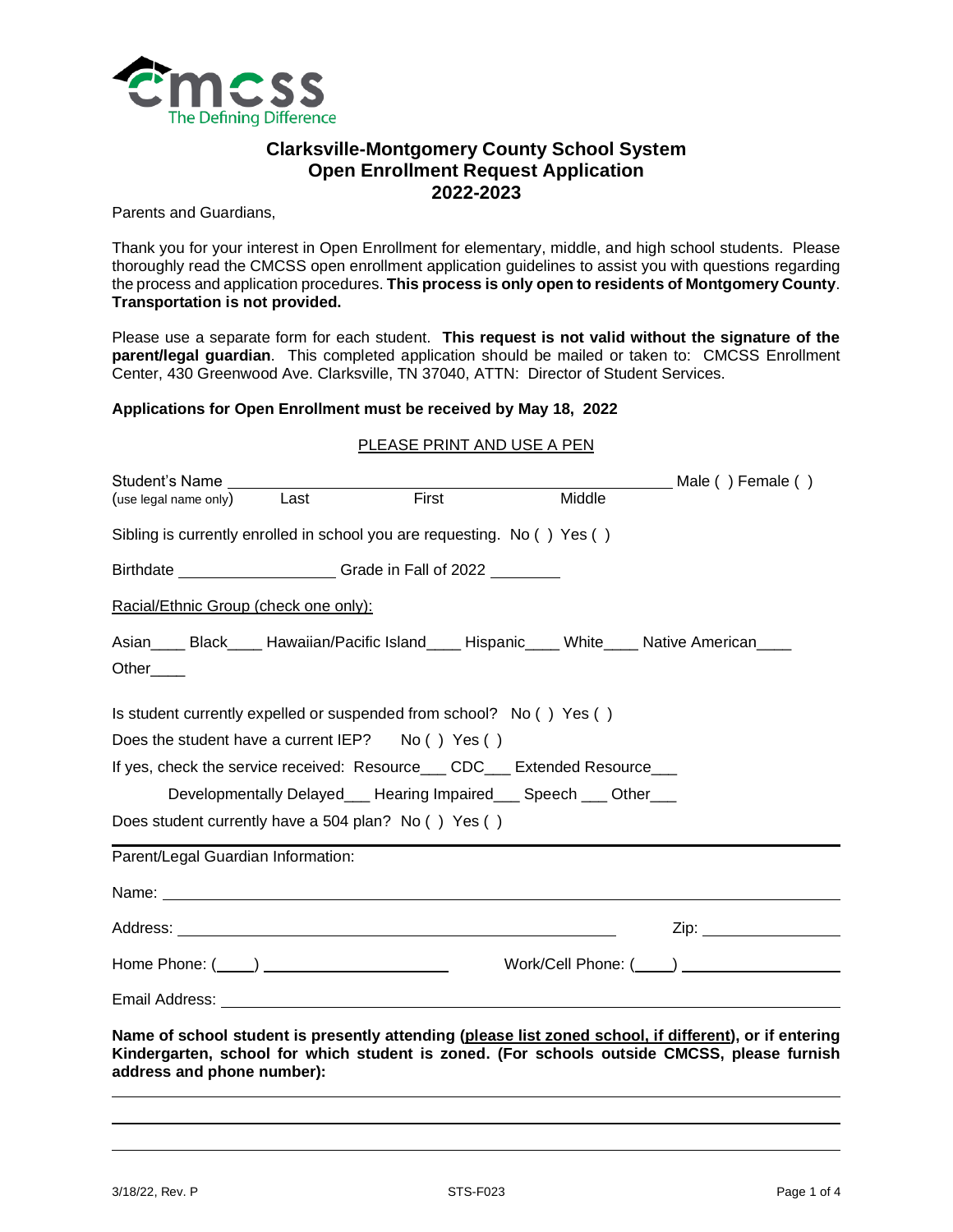

## **Clarksville-Montgomery County School System Open Enrollment Request Application 2022-2023**

Please complete the back, or page two (if printing copy from web), of application

\***Space for Open Enrollment is limited to only the specific schools and grades listed below. Each grade listed has a limited number of available seats. If more requests are received than available seats, a lottery drawing will be held. Please CIRCLE the school and grade of your choice.**

**Student's Name \_\_\_\_\_\_\_\_\_\_\_\_\_\_\_\_\_\_\_\_\_\_\_\_\_\_\_\_\_\_\_\_\_\_\_\_\_\_\_\_\_\_\_\_\_\_\_\_\_\_\_\_\_**

# **ELEMENTARY SCHOOL YOU ARE REQUESTING**

| <b>School</b><br><b>Grades Available</b> | Kindergarten | $2^{nd}$ grade  | $4th$ grade | 5 <sup>th</sup> grade |
|------------------------------------------|--------------|-----------------|-------------|-----------------------|
| <b>Byrns Darden Elementary</b>           |              |                 |             | 5th                   |
| <b>Carmel Elementary</b>                 | к            | 2 <sub>nd</sub> | 4th         | 5th                   |
| <b>Cumberland Heights Elementary</b>     |              |                 | 4th         |                       |
| <b>East Montgomery Elementary</b>        |              |                 | 4th         |                       |
| Kenwood Elementary                       |              |                 |             | 5th                   |
| Minglewood Elementary                    |              |                 | 4th         | 5th                   |

### **MIDDLE SCHOOL YOU ARE REQUESTING**

| <b>School</b>          | <b>Grades Available</b> $6th$ grade |     | 8 <sup>th</sup> grade |
|------------------------|-------------------------------------|-----|-----------------------|
| Kirkwood Middle        |                                     |     | 8 <sup>th</sup>       |
| <b>Richview Middle</b> |                                     | 6th | 8th                   |

## **HIGH SCHOOL YOU ARE REQUESTING**

| <b>Grades Available</b> $\frac{1}{2}$ 9 <sup>th</sup> grade<br><b>School</b> |     | $10th$ grade | $11th$ grade | $12th$ grade |
|------------------------------------------------------------------------------|-----|--------------|--------------|--------------|
| Kenwood High                                                                 | 9th | 10th         | 11th         | 12th         |
| Montgomery Central High                                                      |     | 10th         |              | 12th         |

**Signature of Parent/Legal Guardian DATE**

*Failure to provide accurate and complete information by May 18, 2022 may result in denial of request.*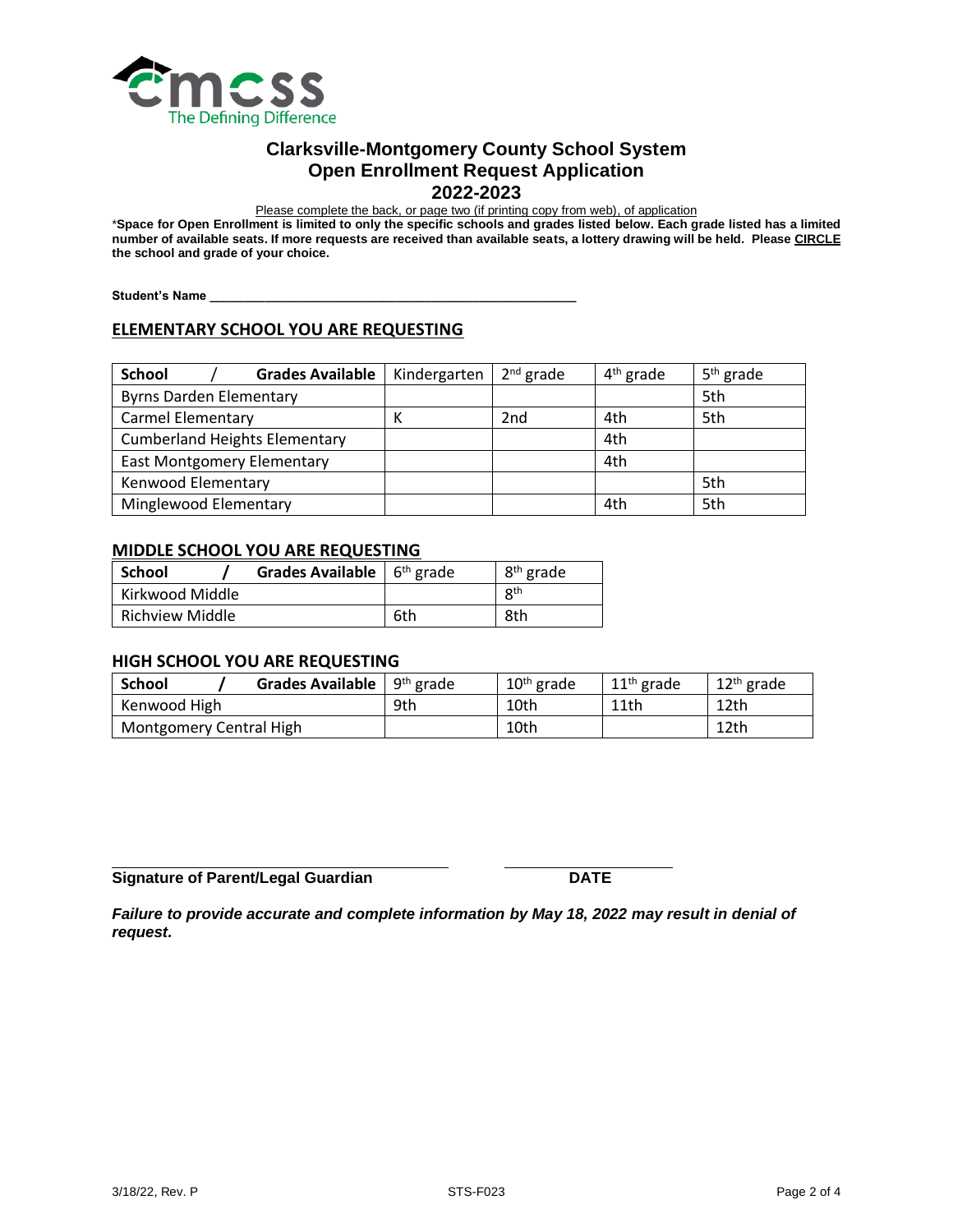

# **Clarksville-Montgomery County School System Open Enrollment Request Application 2022-2023 Open Enrollment Guidelines**

## **I. CMCSS OPEN ENROLLMENT POLICY**

A. CMCSS Open Enrollment Policy

The Clarksville-Montgomery County School System (CMCSS) believes in meeting the needs of students with a focus on student achievement. The Clarksville-Montgomery County School System also believes parent involvement and being a partner in student achievement is critical to a student's success. The Clarksville-Montgomery County School System has developed a limited open enrollment policy for students who wish to attend a school or program outside the area for which they are zoned.

B. Attendance Zone Exceptions

Attendance zone exceptions shall be limited by space including program space availability in the receiving school. Ethnicity, gender, grade level balances will be considered. School and program capacity will be utilized to determine if space is available for additional students.

C. Program Capacity

One or more of the following factors determine program capacity: program enrollment, classroom availability, other programs housed within the school facility, and demographic considerations. The Director of Schools will designate a central administrator to determine the school/program capacity on an annual basis.

D. Transportation

CMCSS will not be able to provide transportation to a school outside the regular attendance zone.

E. Extracurricular Activity Involvement

Students approved to attend a school outside of their attendance zone shall have the same curricular and extracurricular status (review varsity sports participation) as other students attending the school. **Varsity Sport Participation** – Students who plan to or have participated in athletics in the zoned or non-zoned school should review the TSSAA rules regarding transfers [\(www.tssaa.org\)](http://www.tssaa.org/). Certain transfers will lead to a student being ineligible to play at the varsity level.

F. Student Conduct

A student's behavior will be considered when determining a student's enrollment in a school outside their attendance zone. CMCSS also reserves the right to remove a student at any time from the school in which they are enrolled outside of their attendance zone because of unacceptable behavior. **\*Open Enrollment may be revoked due to excessive tardies, absenteeism, misconduct, or poor academic performance.**

G. Time Commitment

The parent or legal guardian must make a commitment that the student will attend the nonzoned school for the complete school year and obey all school policies, regulations, and procedures.

H. Preventing or Recruiting Open Enrollment Students

CMCSS will take no action to prohibit or prevent application by its students to attend a nonzoned school within the school district. CMCSS employees shall not recruit students outside of their school zone.